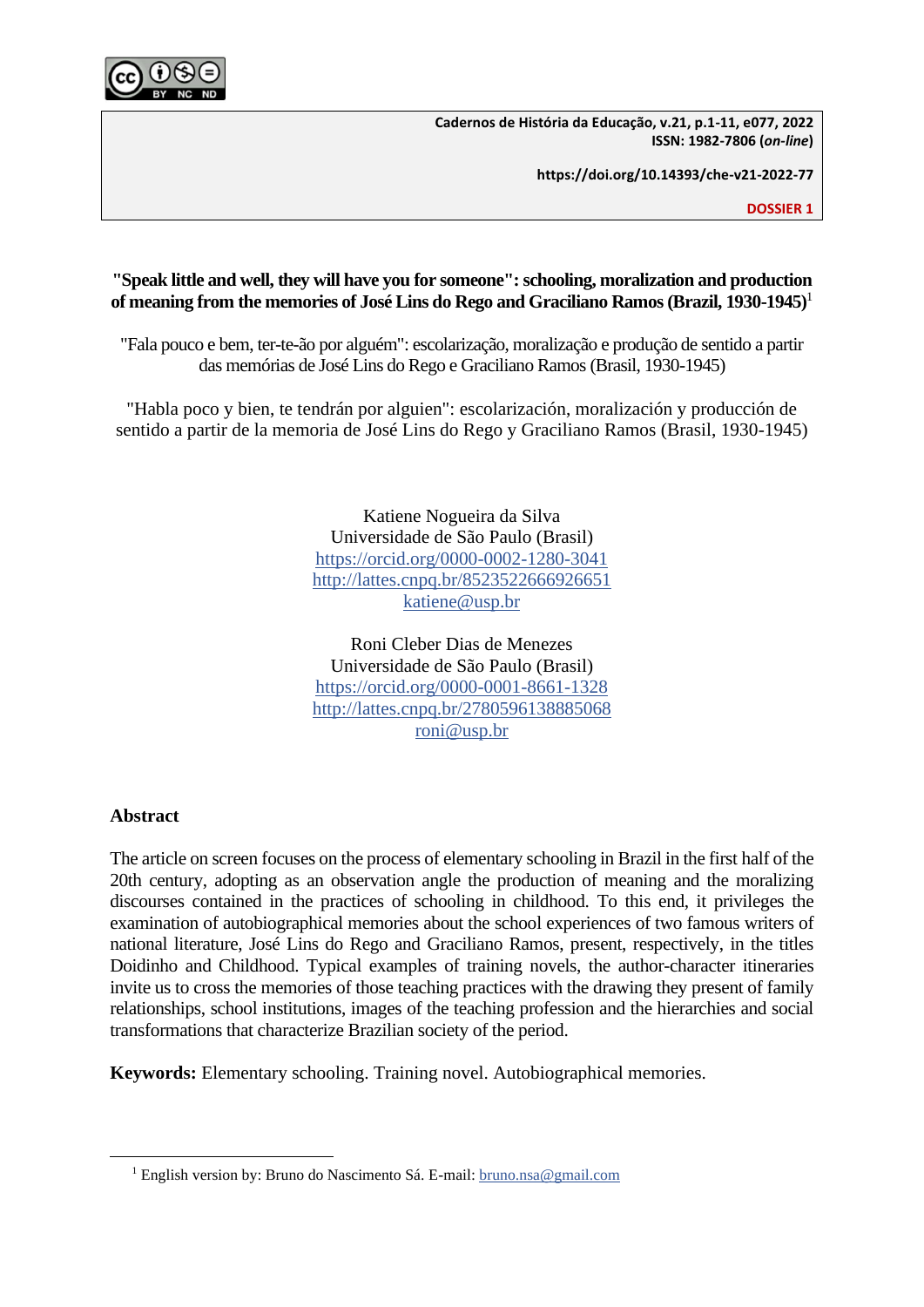# **Resumo**

O artigo em tela se debruça sobre o processo de escolarização elementar no Brasil na primeira metade do século XX, adotando como ângulo de observação a produção de sentido e os discursos de moralização contidos nas práticas de escolarização da infância. Para tal, privilegia o exame das memórias autobiográficas acerca das experiências escolares de dois escritores célebres da literatura nacional, José Lins do Rego e Graciliano Ramos, presentes, respectivamente, nos títulos *Doidinho* e *Infância*. Exemplares típicos dos romances de formação, os itinerários dos autores-personagens nos convidam a cruzar as memórias daquelas práticas de ensino com o desenho que apresentam das relações familiares, instituições escolares, imagens da profissão docente e das hierarquias e transformações sociais que caracterizam a sociedade brasileira do período.

**Palavras-chave**: Escolarização elementar. Romance de formação. Memórias autobiográficas.

# **Resumen**

El artículo en pantalla se centra en el proceso de escolarización primaria en Brasil en la primera mitad del siglo XX, adoptando como ángulo de observación la producción de sentido y los discursos moralizantes contenidos en las prácticas de escolarización en la infancia. Para ello, privilegia el examen de las memorias autobiográficas sobre las vivencias escolares de dos célebres escritores de la literatura nacional, José Lins do Rego y Graciliano Ramos, presentes, respectivamente, en los títulos Doidinho e Infancia. Ejemplos típicos de novelas de formación, los itinerarios autor-personaje nos invitan a cruzar la memoria de esas prácticas docentes con el dibujo que presentan de las relaciones familiares, las instituciones escolares, las imágenes de la profesión docente y las jerarquías y transformaciones sociales que caracterizan a la sociedad brasileña del país. período.

**Palabras clave:** Escolaridad primaria. Novela de formación. Recuerdos autobiográficos.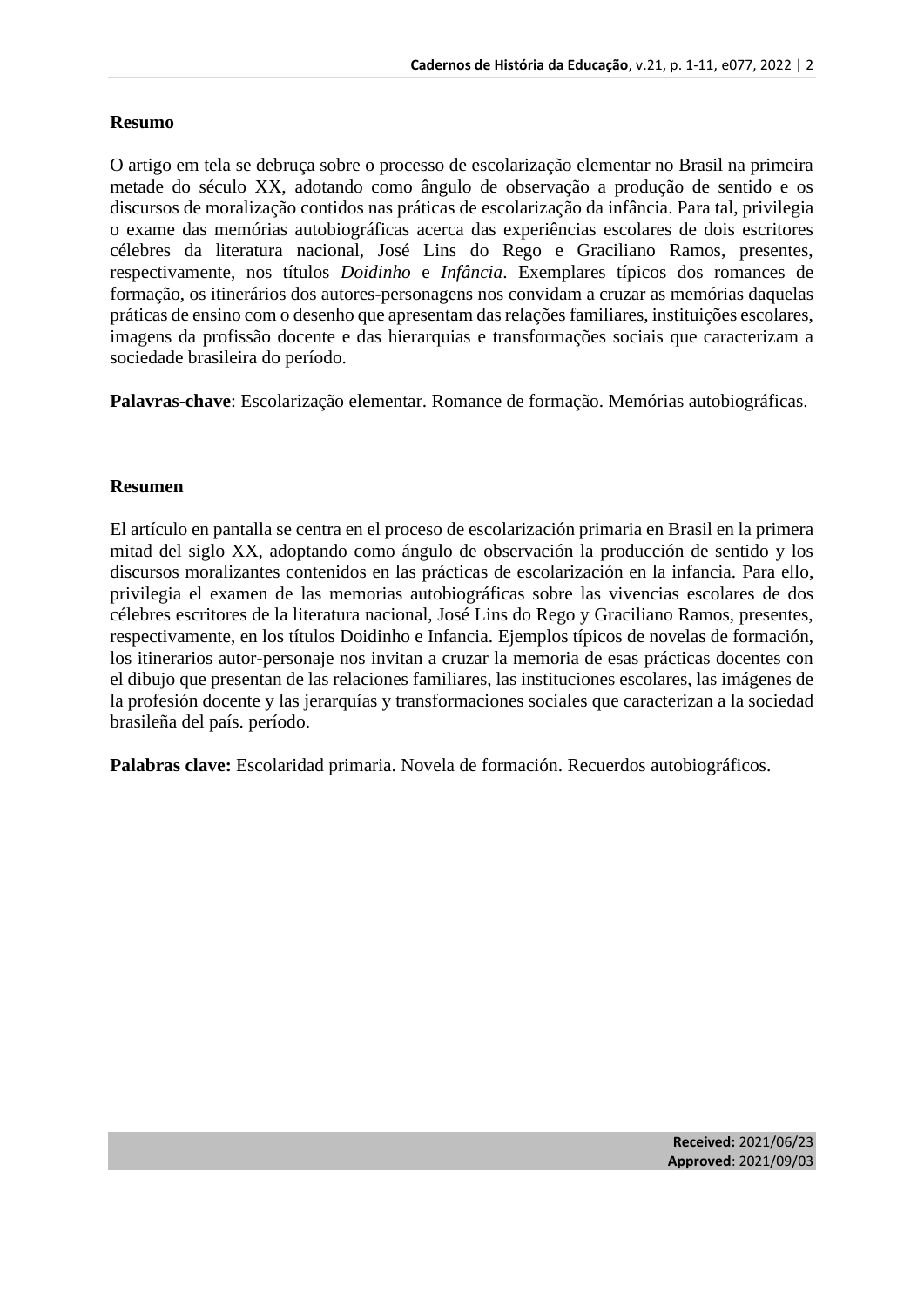### **Introduction**

A few years ago, in a conference given at a congress on university teaching in Argentina, Miguel Zabalza (2014) said that teachers, when teaching their classes, do so believing that they are helping students lay the bricks that will help them build the pillars of knowledge, but, in practice, what happens is that the students receive these bricks as if they had been thrown at their heads and then, each one, in their own way, decides how to deal with it. When thinking about the relationship between education, literature and learning, this story was remembered, referring to teachers' intentions and students' experiences. Especially in the first years of university life, some terms used frequently in class and with such familiarity by teachers in many cases do not make any sense to students. The questions could solve the doubts, but, and this is another important point, it is not always possible to ask them, for a variety of reasons: out of shyness, out of shame to ask something that could seem so obvious, because it seems that one is not authorized to make them or simply because they have not yet learned how to formulate them. It is believed that the reading of training novels can contribute to learning by expressing their formative experiences through autobiographical reports, showing the articulation between episodes experienced by the characters and the production of meaning. The formative novel is one whose narrative is dedicated to following a period of transition in the character's life, not only in relation to biological maturation but also in relation to her psychological and critical transformation that mark the phases of her existence. The term is translated from the German, Bildungsroman, and would have been used for the first time in the beginning of the 19th century, by Karl Morgenstern, professor of classical philology, who associated it with Goethe's novel The Years of Apprenticeship by Wilhelm Meister (MARTINI, 1972).

### **"There is no learning without history"**

The teaching work makes those who exercise it deal with issues related to learning on a daily basis and, in doing so, the teacher also thinks about their own learning, their history and their training process, which is what he suggests Maurice Tardif (2000) about the constitution of teachers' professional knowledge. Philippe Meirieu (1998), a specialist on the subject, states that "there is no learning without history", that is, learning implies the production of meaning, in the way each subject, based on their own experiences and their own history, understands the world around you. The author's argument is built from the constructivist theory, elaborated by Jean Piaget, and takes into account, in addition to the concept that there are different learning rhythms, that understanding goes far beyond repetition and memorization, as has already been thought. one day, the founding idea even of many primers and many textbooks. Phrases such as "Grandma saw the grape", for example, frequent in the aforementioned printed material used in literacy classes, copied and repeated by students, could not always be as thought-provoking as, perhaps, single words, presented phonetically and then syllabic, accompanied by objects and sensory stimuli.

#### **The school in regionalist novels: the production of meaning**

In the autobiographical book Childhood, published in 1945, Graciliano Ramos recovers his memories of his childhood and youth, his life in the sertão, family relationships and also his relationship with learning, as well as his schooling experiences. The author's relationship as a child with adults, especially with his parents, is marked by oppression and tyranny, expressed in physical and psychological punishment, which makes reading quite distressing at many times. Learning to read and write appear, in the life of the boy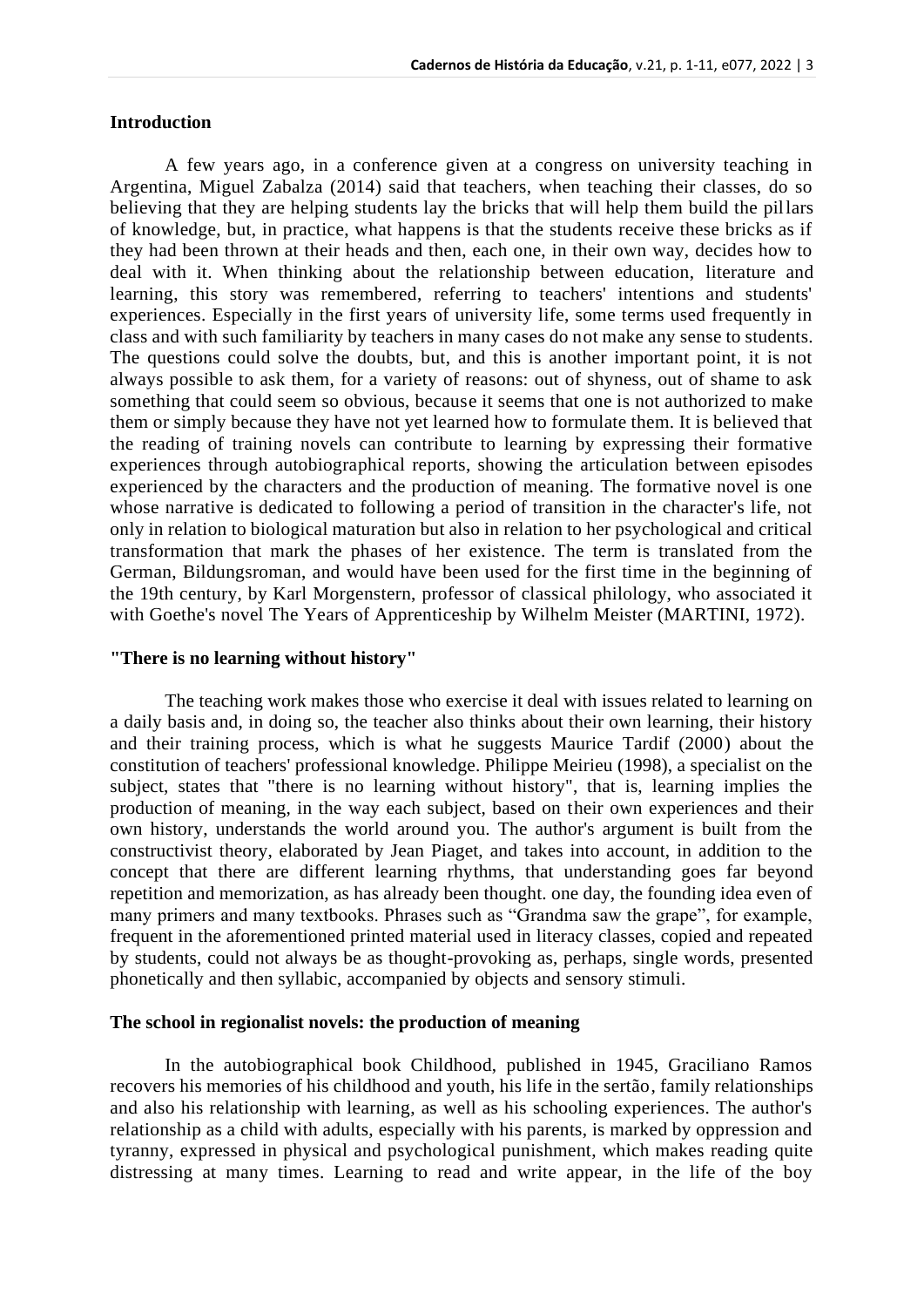Graciliano, as a possibility of liberation from that oppressive environment in which he lived and so, right at the beginning of the book, he tells about the first contact he had with a school. On a trip from Alagoas to the Pernambuco hinterland, her family had to sleep on the way and was sheltered in a school. The boy, who was between two and three years old, saw that "an old man with a long beard dominated a black table, and several boys, on benches without backs, were holding sheets of paper and screeching: - a b with a - b, a: ba, a b with an e – b, e: be. So on until u. (...) Everything is very clear (...). Standing next to the bearded one, a large girl, who for the future acquired the features of my natural sister, had a leaflet in her hands and moaned: - A, B, C, D, E." (p. 10) At this moment, it is as if the boy left a certain state of latency (or was asleep) and began to understand the world that surrounded him, articulated to words and learning. The mentioned sister would be among those who, in the future, would introduce him to literacy practices.

## **"Speak little and well: they will have you for someone"**

His relationship with reading begins with his father, whom he helps in his work in the family's grocery store, and who intends to teach him how to read and write. Says the boy:

> I lingered over some notebooks whose cover was decorated with three vertical bands, smudges, stains covered with scratches similar to those in newspapers and books. I had the unfortunate idea of opening one of these pamphlets, I flipped through the yellow pages of plain paper. My father tried to arouse my curiosity by valuing with energy the poorly printed, faulty, obnoxious lines. He claimed that people familiar with them had terrible weapons. This struck me as absurd: the insignificant features didn't have the dangerous aspect of weapons. Hear the praises, incredulous. Then my father asked me if I didn't want to learn about those marvels, to become a guy known as Father João Inácio and the lawyer Bento Américo. I said no. Father João Inácio scared me, and the lawyer Bento Américo, notable in the opinion of the jury, lived far from the village and didn't interest me. My father insisted on considering these two men as standards and linked them to the booklets on the shelf. He dropped the perfidious interrogation for the second time. Didn't I feel inclined to guess the black signs on the yellow paper? (RAMOS, 1976, p.102-103)

The boy's father tried to arouse his curiosity about reading and writing, who viewed with some suspicion the supposed freedom that would be granted by his father, who was always so authoritative. And continues Graciliano about the episode:

> my father had no vocation for teaching, but he wanted to put the alphabet in my head. I resisted, he persisted – and the result was a disaster. He soon revealed impatience and scared me. He threw half a dozen letters quickly, he was going to play solo. In the afternoon he took a cubit, took me to the living room – and the lesson was stormy. If I didn't see the cubit, I could still say something. Seeing him, I was silent. A piece of wood, black, heavy, four fingers' width apart. (RAMOS, 1976, p.104)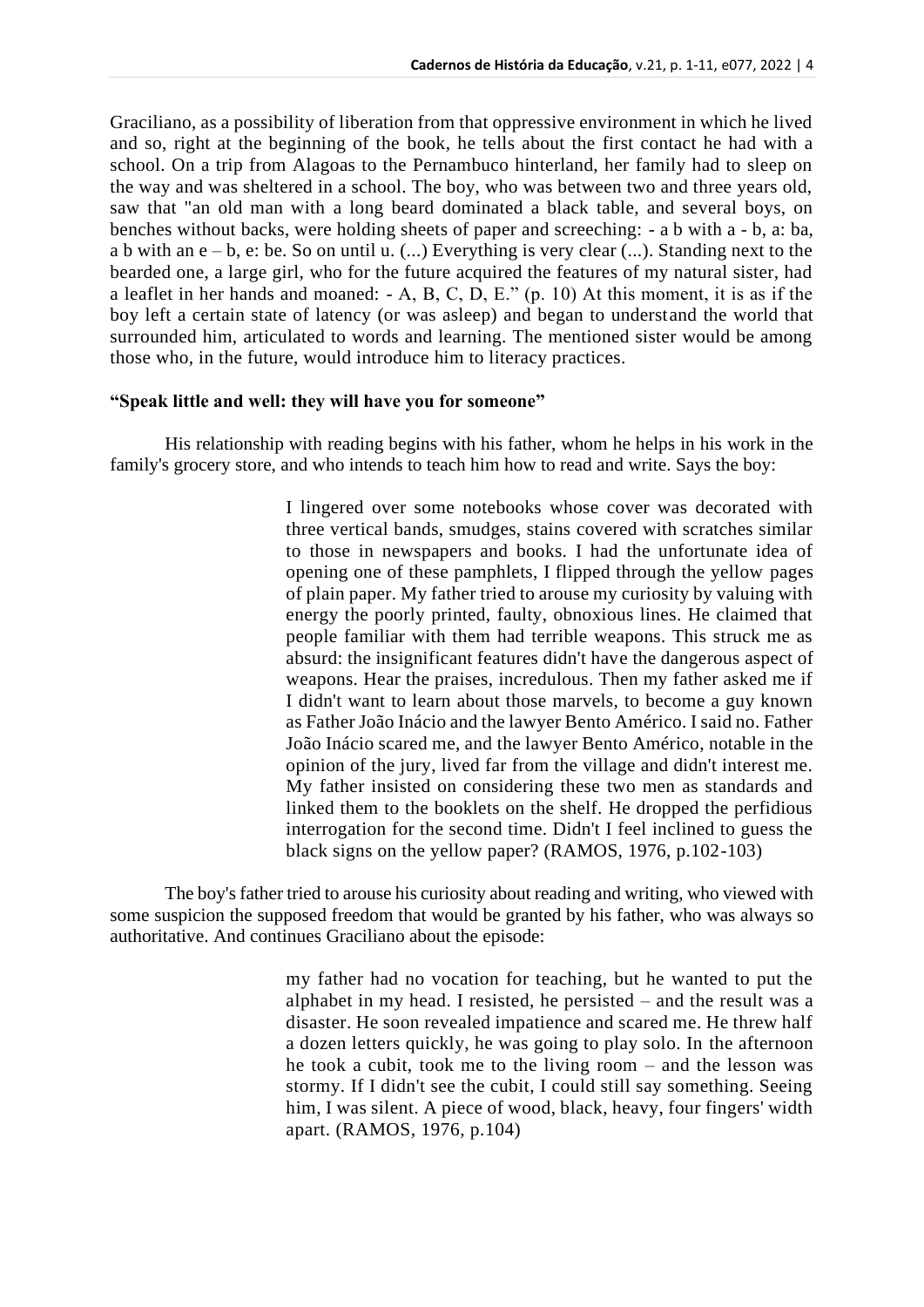Recalling these moments, in addition to the fear of punishment from the father, whom he considered "impossible to satisfy", if he did not correspond to what was expected in carrying out the tasks, the act of memorizing and repeating meaningless words and phrases seemed to him foolish. The cubit mentioned above was the paddle, a wooden object used to physically punish children, hitting the palms of their hands with it in case of disobedience.

When the father gave up teaching the boy, his sister was given the task, continuing to use the booklet to teach him how to read and write, which, in addition to exploring the repetition and memorization of the elements that would lead to learning, was still fed up with sentences aimed at moralizing of children, such as: "Laziness is the key to poverty", "Those who do not listen to advice rarely get it right", "Speak little and well: they will have you for someone". The boy repeated but did not understand the meaning of the sentences and said:

> This Tertao for me was a man, and I couldn't find out what he was doing on the final page of the letter. The other sheets came off, I was left with the bold lines, a summary of the science announced by my father.

– Young lady, who is Terteão?

Young woman was surprised by the question. I had not thought that Tertao was a man. Maybe it was. 'Speak little and well: they will have you for someone'.

– Young lady, what does that mean?

Mocinha honestly confessed that she didn't know Terteão. And I was sad, mulling over my father's promise, waiting for further disappointments. (RAMOS, 1976, p. 107)

The book was read almost twenty years ago and this passage has never been forgotten by readers who, as teachers, always come back to it in their classes where they work on issues related to learning with their students.

## **"Teacher: he is a person who never tires of copying (María José García, 8 years old)"**

This book is taken up again and mentioned in classes because we believe that its reading, associated with the texts we read and the classes we had about teaching and learning throughout our education helped us to establish relationships and understand issues with which until then we hadn't dealt with. As pointed out by Zabalza in his aforementioned conference, this was a book that helped us to deal with the contents worked on in classes and with our production of meaning around them.

Constructivist theory has a concept called decentering, which concerns the conflict of representations we deal with when we are in a learning process. Since we are born, we build representations about the world around us, without such representations our existence would be unbearable or incomprehensible to ourselves. It is thanks to our representations that we elaborate our way of explanation and answer the questions that we are asked since we were very young, even if we have not studied the subject and even before we have been literate: we do it from our imagination, our history and our experience. I like to think, in a very illustrative way, of a climbing wall: representations would be the supports that support us and allow us to move. And we explain why: if we learn from the conflict of representations and, according to Meirieu, each representation is an advance and an obstacle, our support is transitory, it will soon be replaced by another, or by another representation that was elaborated again. This process occurs throughout our entire life, that's why when we hear something that we don't know, we usually respond with an expression of astonishment: "It's not possible!", "Are you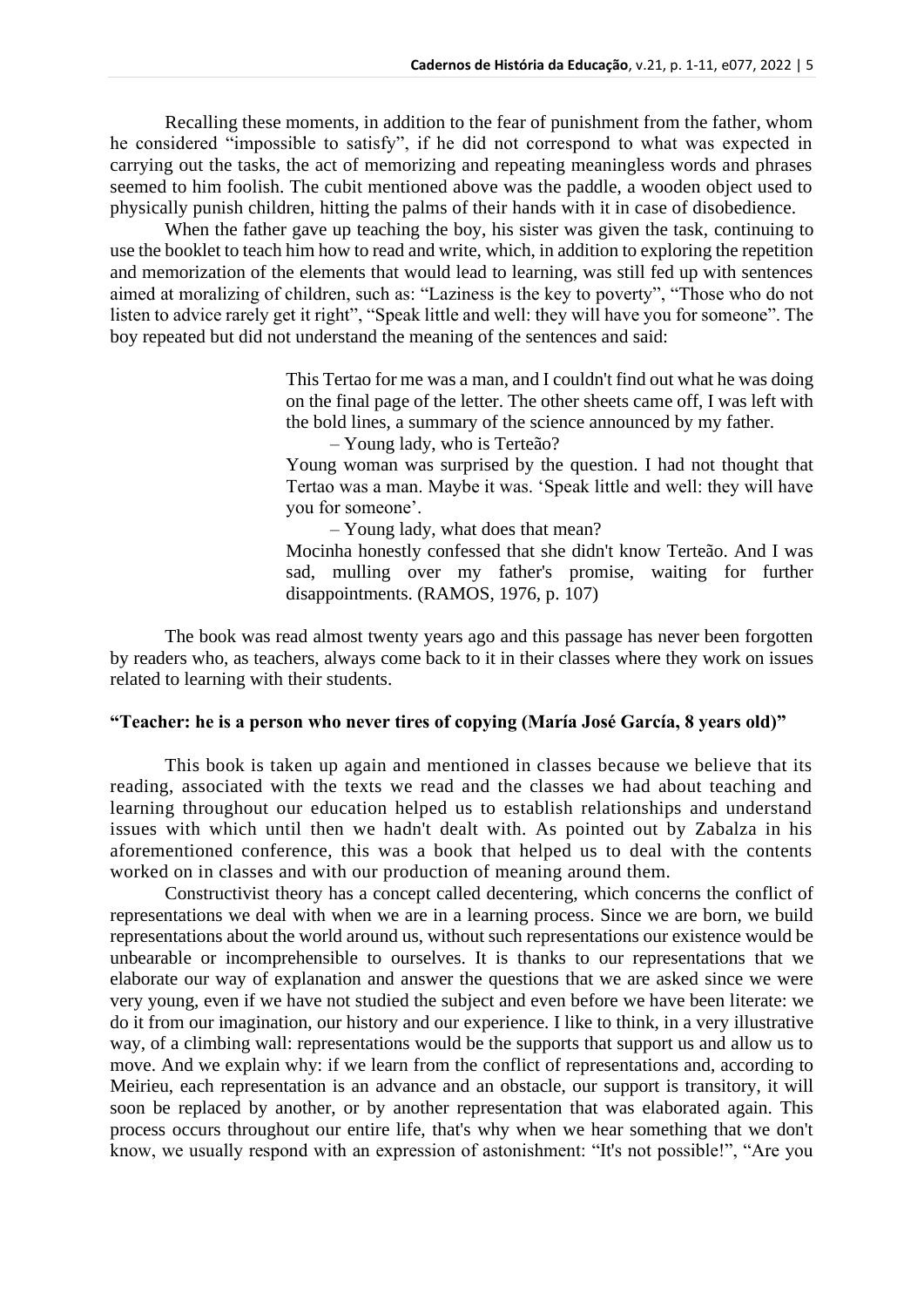kidding!", "Is it true?". These reactions occur because we do not recognize what was said as possible or existing, that is, as something that is part of our representations.

Thus, when we teach, we constantly deal with the situation in which we need to make familiar what is strange, make understandable what is not always, or at that moment may not be, we need to establish relationships so that, from them, those who are learning can find elements that help them to make sense. If at university we know that students arrive with representations made up of concepts and theories addressed in class, at school it is no different: children also arrive at school with consolidated representations about the functioning of the world around them. Javier Naranjo (2013), Colombian teacher, attentive to the explanations formulated by the children, wrote a dictionary with their representations that are worth knowing, called "House of the stars: the universe told by children". The title is due to a child's explanation of what the universe is, for the twelve year-old boy, it is the "house of the stars". Asked what a teacher is, the eight-year-old girl answers: "he's a person who doesn't get tired of copying". About what poetry is, a tenyear-old girl answers: "there are times when someone has nothing to do and starts to write poetry", while another twelve-year-old girl says that it is the: "expression of the oppressed". These are some definitions that show us children's representations of the world, but also make us think about the elements they cling to to explain it. Literature can be one of them, an important element that we can cling to both to understand the world around us and ourselves, as well as the knowledge that integrates both school and university curricula, producing meaning and making familiar what is strange.

### **Autobiographical memoirs and history of schooling in Doidinho, by José Lins do Rego**

José Aderaldo Castello, in Memory and fiction: from Raul Pompeia<sup>2</sup> to José Lins do Rego<sup>3</sup> (1995), by taking the two distinguished literary men as an example and guide, alludes to the artifices undertaken by the plot narrators, through which the characters in the plot are erected (reconstructed?) according to a projection of autobiographical paints, in which the variations of time/memory relationships are modulated in such a way as, with the evocation of the latter, to establish a time in which author and character can act simultaneously. It is not another judgment that is extracted from the opening of O Ateneu, when the recommendations of Sérgio's father  $-$  Sérgio, the protagonist of the story  $-$  to the latter at the moment he leaves him in the boarding school of director Aristarco: "'– You will find the world', my father told me, at the door of the Athenaeum, '– courage for the fight!'" To which Sérgio later adds: "I was only eleven". (Pompeia, 1996, p. 3)

For Castello (1995), the interdependencies that are produced in the narrative between author and character indicate that the "he", that is, the character, around which the author's universe is reorganized, ends up by experientially imprisoning the "I", that is, the author himself. In this thread, when trying to explain to the "he" (character) what the "I" did not fully understand from childhood to adolescence, the author finds himself in the "he", "to the point of symbolically destroying what happened to be both of them" (Castelo, 1995, p. 36), namely, the universe that reorganizes the narrative. The triggering of this process of interdependence between author and character would lead to the creation of a double central character, or rather one could rightly say the "double character": on the one hand the "he", the child who takes the steps towards to puberty, already resulting from the reorganized universe, in the borders delimited by the boarding school, which is "defined by the novelist

<sup>2</sup> Fluminense writer, born Raul d'Ávila Pompeia, in Angra dos Reis, on April 12, 1863, and died on December 25, 1895, in Rio de Janeiro.

<sup>3</sup> José Lins do Rego Cavalcanti was born on the plantation called Corredor, in the municipality of Pilar (PB), on June 3, 1901, and died in Rio de Janeiro, on December 12, 1957.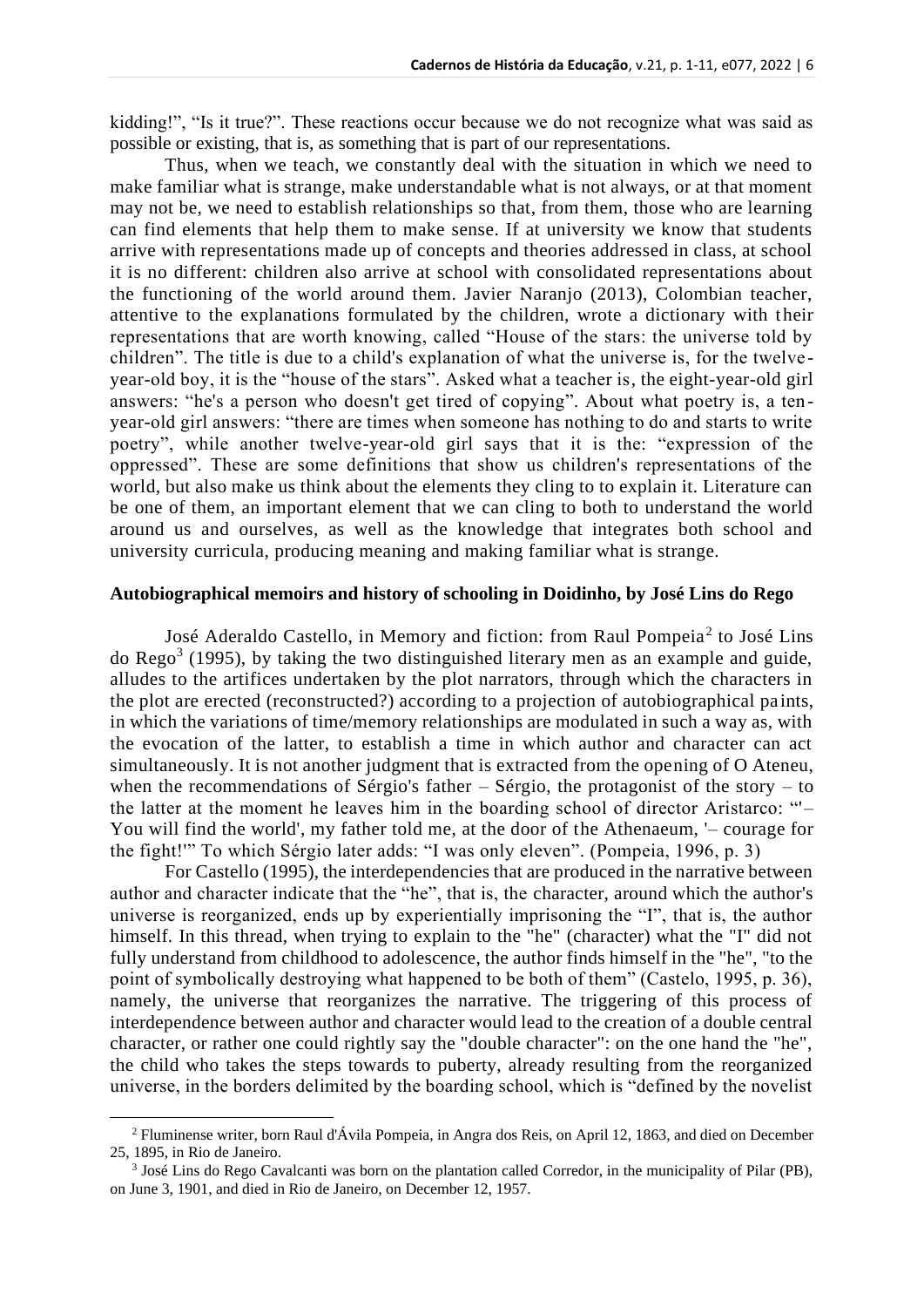as a miniature of the world that was outside" (Castelo, 1995, p. 36); and on the other hand, that of the world itself situated beyond the confines of the boarding school, in which an image of an adult is outlined, synthesized in the figure of the narrator, obstinate in reliving, explaining and debating the effects of boarding school on the child/adolescent.

Memory, in the mechanism described above, works not as a recovery of events or even a mere idealized reconstruction of the past, through which a lived universe is objectified, but in a different sense it is taken as "duration", a procedural instance of subjective cut that operates a reorganization of the meanings of the lived, sometimes perpetuating, altering or suppressing the mental pictures arising from the mixture between experience and imagination.

In Doidinho, José Lins do Rego makes us see such a movement of interdependence between author and character, in which memory is activated to reorganize the universe of what is lived. The boarding school, "world in miniature" (and the term is coined by Raul Pompeia in "O Ateneu"), is the main setting in which this memory is accessed, and, especially for the interests of the reflections that unfold below, it represents the elevation of the status that schooling, on the one hand, and the school itself, on the other, played in the set of educational training available to those children and young people in the last decades of the 19th and first half of the 20th century.

There are, however, some differences to be highlighted between Pompeia and Lins do Rego and between O Ateneu and the first two volumes of the "sugar cane cycle"<sup>4</sup>. In addition to the internal aspects of each of the works, the distinct literary references, the different itineraries and the peculiar way in which they transpired in the respective writings, a wild and rude tone, characteristic of the social relations that are established between the actors that make up the "society of the mill". Here, the representations of childhood that characterize the characters Sérgio and Carlos de Melo acquire primary relevance. The character Sérgio refers to the model of the bourgeois child of the 19th century, the culmination of a process of defining the childhood of the most prosperous strata of society, which, according to Ariès (2006), starting still in the passage from the Middle Ages to the Modern Age, produces a new feeling towards individuals of an early age, in which aspects such as care, alienation from the world (of public and common spaces) and the indispensability of an education consistent with their stage of development are processed in a way to demarcate the boundaries of such age groups and those recognized as adults.

Carlinhos' childhood, from four to twelve years old<sup>5</sup> on the Santa Rosa plantation, owned by his maternal grandfather, José Paulino, is full of events that initiate him into the world of things and men, a characteristic that acts as a backdrop, such as constant contrast against that "miniature world" represented by the school of "Seu Maciel". The first impressions of the institution, shared with the reader in the first lines of the novel, go beyond the contrast mentioned earlier: they set the tone of rupture with the cornucopia of affections of which Santa Rosa was an example.

> "– You can leave the boy without care. Here they straighten up, come out like people," said a tall, thin old man to my uncle Juca, who had taken me to school in Itabaiana. We were in the living room. Me, huddled in a chair, all tucked into a corner, my uncle Juca and the

<sup>4</sup> Doidinho (1933) succeeds Menino de engenho (1932) in the agreed "Cycle of Sugarcane", a series of 5 compositions in which Lins do Rego allows the reader to glimpse the daily dramas in the social microcosm of sugar-producing regions in the Northeast of Brazil. Brazil, in a reading articulated to the more general transformations of this region. In addition to these two titles, the cycle is integrated by Bangue (1934), Usina" (1936) and "Fogo Morto" (1943). Barbosa Filho (2005), indicates that within the cycle there is a trilogy - embodied by "Menino de Engenho", "Doidinho" and "Banguê" - which covers three of the "ages of life" of the character Carlos de Melo - protagonist in all three titles: childhood, adolescence and adulthood.

<sup>5</sup> This period in Carlinhos' life is revealed in Menino de engenho (1932).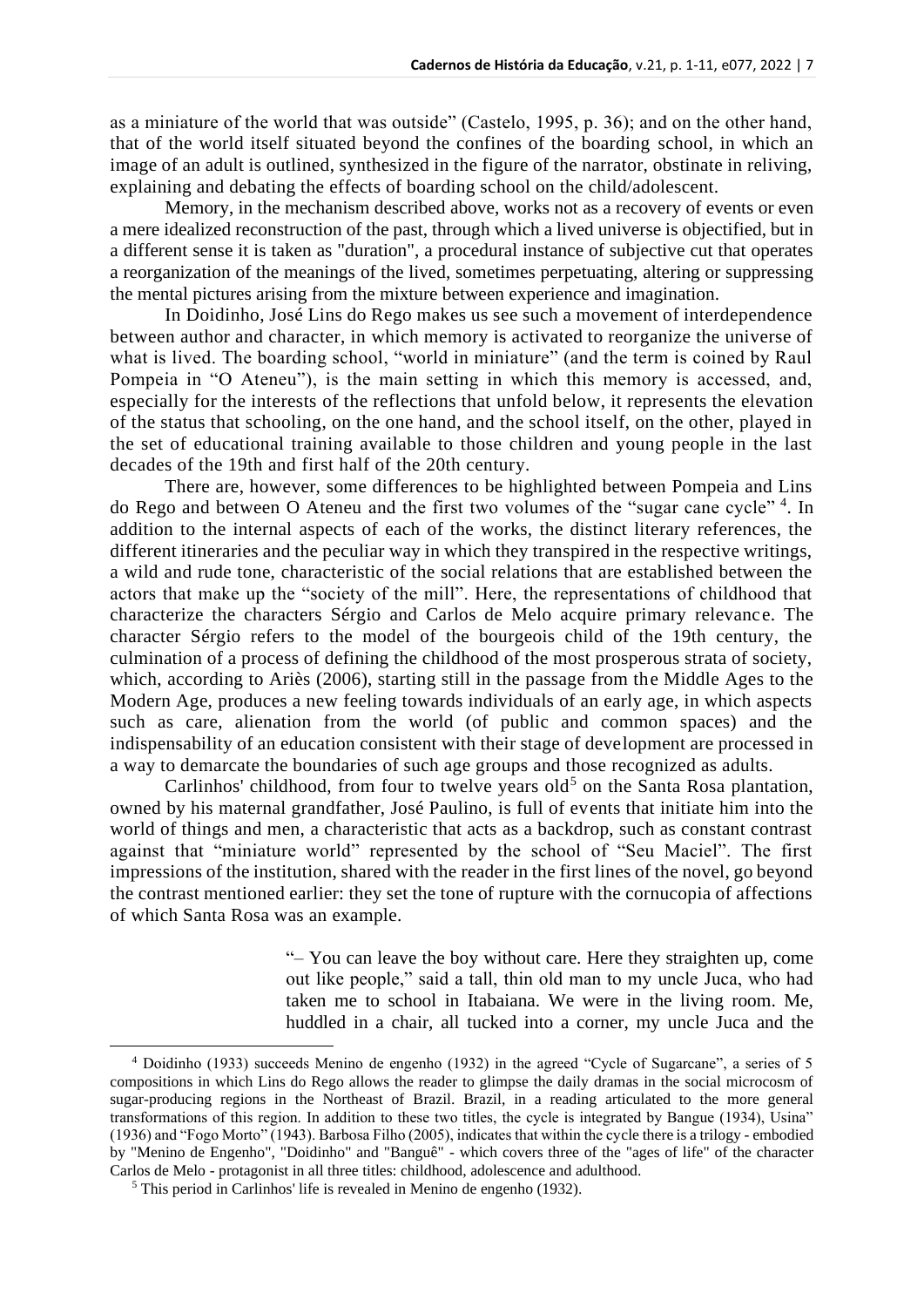master. This one wanted to know my age, my advance. My uncle reported everything: twelve years old, according to Felisberto de Carvalho's book, multiplication table.

(...) And my uncle called me for a hug. It felt like he was leaving me for good, because it was with a broken heart that I approached him.

"- Study. In June I'll come pick you up." I left crying. It was the first time I was separated from my people, and one thing told me that my life was going in another direction. (Lins do Rego, 2011, p. 1-2)

The memorialistic tone of the works that make up Carlos de Melo's "saga" is inferred from the characterization of the landscapes and characters of Menino de engenho, Doidinho and Bangue. Orphaned in the year of his birth, José Lins do Rego is entrusted to the care of his aunt Maria and his grandfather, a figure who immortalizes in the persona of Colonel José Paulino, a striking character in the action of the three aforementioned novels, exactly the first three of his writing career. Having lost her aunt at an early age too – "substitute mother" – she goes to study at the Nossa Senhora do Carmo Boarding School, in the city of Itabaiana, Paraíba, where she starts her school life, the same where Doidinho's plot unfolds.

In his second novel, the "memories" of the omniscient narrator are covered with tenderness and intense humanity. In it, the words do not seem to exude rancor, but rather resound the nostalgia of the mill's atmosphere, an environment that exuded the climate of decay of the "sugar civilization", so well captured by the pen of José Lins do Rego in the work of social typification that he carries out through of the recovery of concrete life and of a certain psychology of the created characters. And even the boarding school, with all the limitations it imposed on the boy who was entering adolescence, limitations different from those that rewrite life on the plantation, produced a different effect in Carlinhos than in Sérgio, since in the end the boarding school itself with peculiar lights and shades, it does not clash with the broad framework of that patriarchal society topped by the mill, producer of sociabilities that ordered the world experience of both the inhabitants of sugar-producing establishments and the extensive social network that was largely dependent on them.

It is, therefore, in "Doidinho", as it is the intermediary book between "Menino de Engenho" and "Banguê", thus representing the end of childhood and the experience of adolescence, that Lins do Rego establishes the unity of the restored world of his memories the native corner and the model subjects that populated it. In a way, this is where the roots of the "origins" images reside, which are passed on, reconstructed and classified by the adult's memory. The boarding school, central landscape of the novel, as a microcosm, presents itself to "it" as a school, beyond what it actually was, that is, as an educational establishment, but additionally as a "school of life", already from another jaez of that school – this one, yes, metaphorical – represented by the ingenuity. In the "miniature world" the "he" character faced, witnessed and experienced loyalty, friendship, betrayal, intrigue, sex, fear, injustice, protection, all these feelings and circumstances involved in the complex plot of alliances, competitions and favors executed by the actors linked to the boarding school, led by the severe and iniquitous despotism of Mr. Maciel, director of the institution.

Transposed to the field of schooling in Brazil, José Lins do Rego's plot in "Doidinho" focuses on the formation of the future planter, according to a clearly idealized vision: that of the local representative who holds power both as a result of his condition of birth and the intellectual veneer acquired at school, even though both spheres are interconnected, as the intention of the novelist to circumscribe the character who embodies this archetype - his maternal grandfather - with the grandfather of the character Carlos de Melo, the old José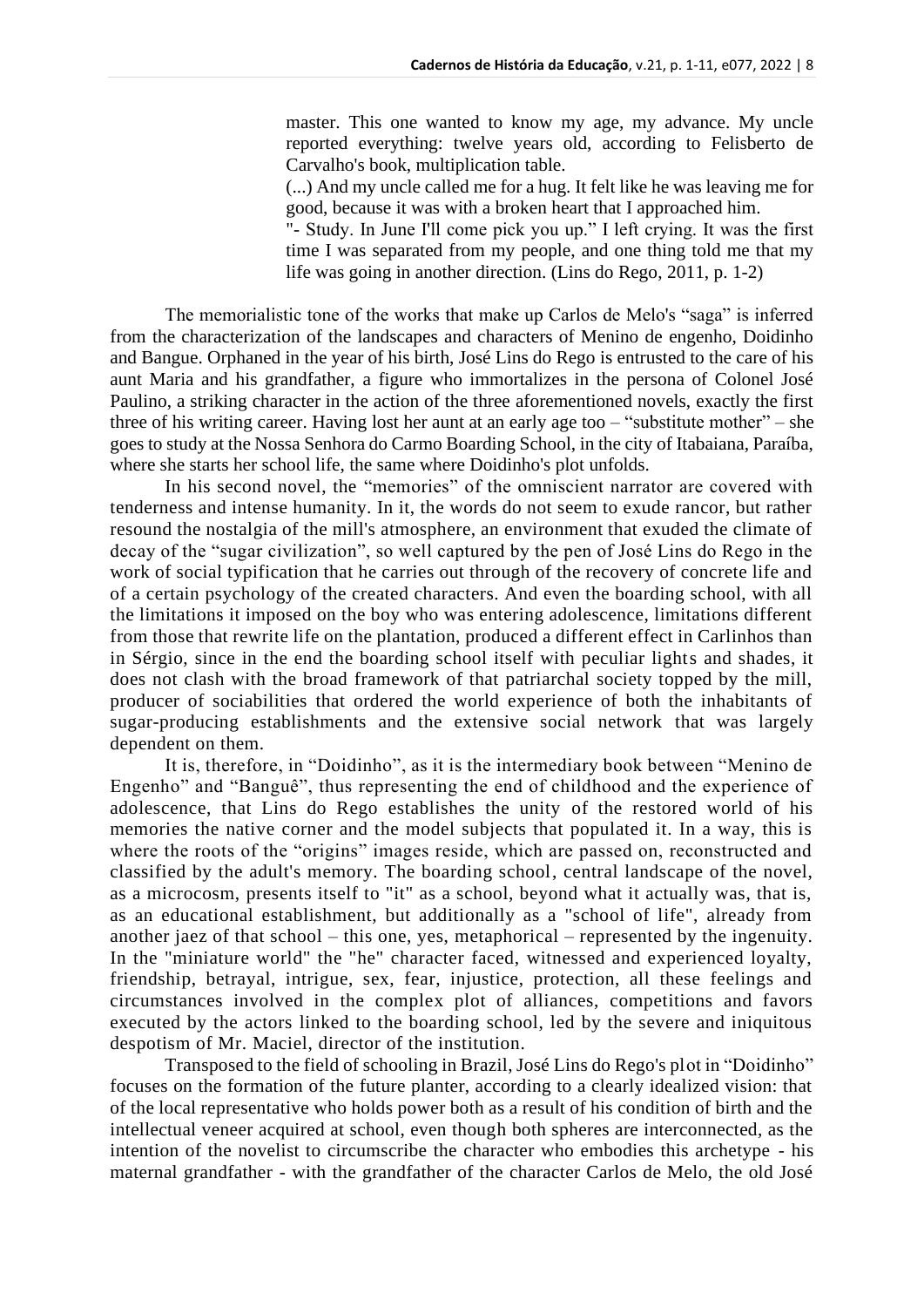Paulino, subject venerating for a wisdom that comes from practical things in the world of ingenuity, but also from the universe of literate culture. The awareness, however, of the collapse of that "sugar civilization" permeates the novels of this phase by Lins do Rego. With this, the type of command and power relations that emanate from the pyramidal configuration of society from which it originated - the same as its fictional characters - was going through a period of transformation, falling into decline due to competition in new ways, ideally less personalistic, economic exploitation of the earth's resources. This is the plant, a technological complex that, similarly to what the arrival of the railroad played for the Old West in the United States, brilliantly focused on The man who shot Liberty Valance<sup>6</sup> , inaugurates a new time, felt bitterly by Carlinhos in the epilogue of Menino de Engenho (1932) when the world of his childhood is swallowed up by the inexorable overcoming of that establishment. The school in Carlinhos, in a different situation from that experienced by the mill, does not appear, in the inks with which it is described by Lins do Rego, signs of imminent change. Pedagogical practices, disciplining instruments, space organization, teacher-student relationships and the rigidity of teaching methods are inserted in a temporal framework of almost immutability. The description of the city and the surroundings of the boarding school that is given to see in the walks carried out by Carlinhos confirm, in general, this perception. If in practice they fulfill the function of releasing, at least fleetingly and partially, the central character of the novel from the cloistered environment of the school and from the constraints to it, the activities carried out and experiences obtained in the outer space mark events colored by static, a kind of frame by the which the repeated teaching formulas, disciplining and introjection of the senses of the literate culture acquired more vibrant tones. The mismatch between the education offered and the student's expectations, circumscribed here to the plane of concrete experience within the institution - not to what it provided as a sign of social distinction - ratified a framework of paralysis in the way in which the social function of the school by the local population: that of "straightening out" the maladjusted and incapable, something that Carlinhos even disappointedly diagnosed as a frustrated intention towards himself, as can be seen from the passage:

> "- You can't imagine what kind of work it took. Students of these do not pay the work (mentioning another boarding student). Not this one (referring to Carlinhos). There's only this thing with the exercises. You've come a long way here. Evaluate the lady who made the second book and is already in high school."

> But these compliments were not content with me. The hard truth was on display for the whole world. Only I was hopeless. (REGO, 2011, p. 134)

Compared, therefore, with the institutions bequeathed by the 19th century, the school attended by Carlinhos, in a story that takes place at an undetermined moment of the First Republic, a period in which the plots of Menino do engenho and Doidinho take place, is, in a certain way, given to be seen. sense, in discrepancy with the temporal flux that marks the sugar society, distinguished to a large extent by the dynamics of a world that was

<sup>6</sup> Film directed by John Ford, produced by Wilis Goldbeck and released by Paramount Studios in 1962. It starred John Wayne, James Stewart, Vera Miles and Lee Marvin. In Brazil he received the title The man who killed the criminal. Schematically, it tells the story of the successes experienced by a newly graduated lawyer, Ranse Stoddard (character played by James Stewart), from the east coast, who established himself in a locality in the American far-west of the second half of the 19th century. The plot highlights the introjection of the bourgeois archetypes that characterized the East in the territories of the West, typified in the foreground by the primacy of the law over force and the valorization of instruction and literate culture. Rather than exclusively representing a civilizational mark, the introduction of such archetypes is presented in a pessimistic tone, as a sentimental farewell in relation to a subject and a historical-social formation that disappeared from that moment on.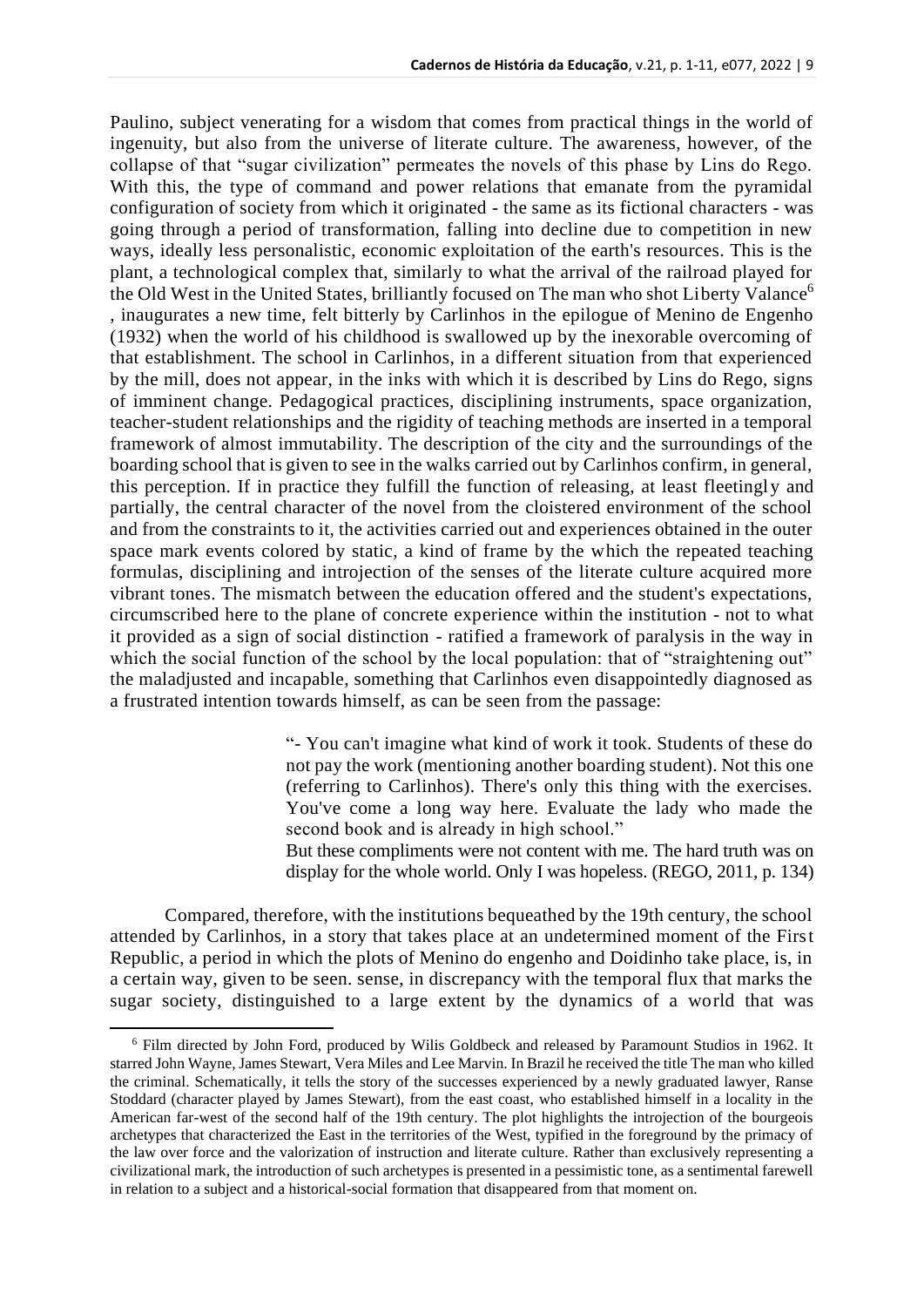extinguished to the emergence of another. If the world reorganized by the memory of José Lins do Rego tries to evoke the affective memories of a time and a sociability in a frank process of overtaking, the school, rather than a device in which the components of social, economic and cultural change are represented, fulfills more the function of frame for the reunion with a stylized and idealized affective dimension.

## **Final considerations**

Childhood and Doidinho are two novels that tell a lot to the history of Brazilian education. On the one hand, both bear traces, in the field of literature, of the transformations that the human and social sciences underwent in Brazil after the 1930s. until the first two decades of the 20th century, works that focus on phenomena related to Brazilian social and historical formation, even realizing, in some cases, an avant la lettre sociology, the two regionalist novels on screen bear the mark of a deep interest in " interpret" the country, combining contributions from modernist essays and academicbased social thinking that gained strength in Brazil at the time, and also reverberating, in its own way, traces of the broad movement seen in different national modernisms in the first decades of the 20th century ( especially in the fields of literature, music and plastic arts), which is to seek an understanding of the cultural manifestations of what was meant by "people", the characters and characters that made up the different national profiles, but that remained shadowed by the omnipresence of foreign cultural models.

It was in this atmosphere that the two on-screen novels erupted. In a schematic way, they already suggest the contradictions of Brazilian society in the 1930s and 1940s, in which an urban, industrialized, modern country was devised, in the face of archaic structures, marked by manorial relationships, with a predominance of patriarchy and remnants of slavery practices, mainly related to rural areas and to impoverished and decaying areas of the territory. Such themes are seen fused to the psychic universe of the characters in both books, not according to a deterministic mechanism, in which those were nothing more than a result of the environment, but the "world readings" carried out by the authors-characters reveal to the reader the processes of impregnation in this double subject of the weight of political, economic, social and cultural structures in the scenarios in which it operates. In this sense, the prominent presence of the school in Doidinho and Childhood, while focusing on what was socially expected of instruction in its formative and disciplinary components, opens up devices of the student's subjective dimension mediated, of course, by the author's memory - , challenging the historian of education to re-imagine what it was like to be a student at an elementary school in the first decades of the 20th century in Brazil. In the sphere of representations, both authors draw a suggestive picture of the perception of the teaching professional status, the processes of configuring the student category, the moralizing dimension of teaching, the textbooks and materials used, the teaching methods used, the composition, organization and hierarchization of school knowledge, the arrangement of spaces and times, the liturgy, in the sense given by Boto (2014), which highlights the modern school.

Additionally, the fictional reconstruction of student and initiation itineraries in the literate world of author-characters undertaken by the two training novels not only enriches the flow of sources that the historian of education has, as well as giving rise to methodological investments, in which approaches grounded in the exploration of literary works of a memoir and autobiographical nature come to further fertilize studies on our educational past.